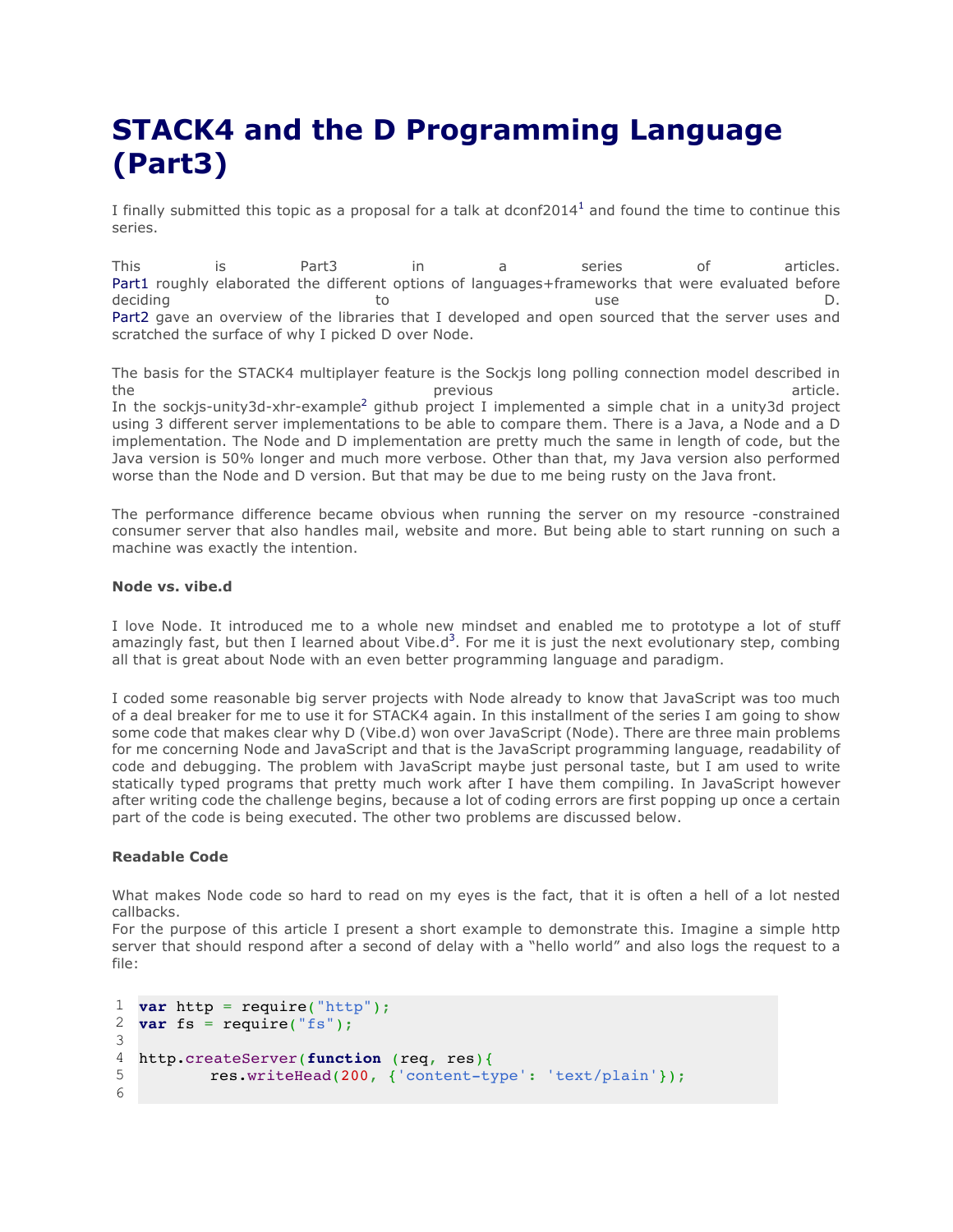```
7
8
9
10
11
12
13
14
          setTimeout(function(){
                   fs.appendFile('log.txt', 'data to append', function
  (err) {
                           if (err) throw err;
                           res.end("World!");
                   });
          }, 1000);
  }).listen(80);
```
Now here is the D version using Vibe.d:

```
1
\mathcal{L}3
4
5
6
7
8
9
10
11
12
13
  import vibe.d;
  void handleRequest(HTTPServerRequest req, HTTPServerResponse res) {
          sleep(1.seconds);
          appendToFile("log.txt", "data to append");
          res.writeBody("Hello World!");
  }
  shared static this() {
          listenHTTP(new HTTPServerSettings, &handleRequest);
  }
```
Aside the fact that the D code is using just one indentation level it has a couple of other advantages over the Node version. Thanks to a D feature called Unified Function Call Syntax (UFCS)<sup>4</sup> line #4 is possible and makes it both easier to read and less error prone. It clearly states our intention to wait for a second before continuing the execution. What UFCS actually brings to the table is that you can rewrite every function foo taking T as a first argument as T.foo(). This way you can extend every type even those that you have no access to with standalone methods that act as if they are members of it. The seconds method is typesafe and is more expressive than a 1000 ms integer magic number.

Note, that the whole server process in not blocking. However the fiber<sup>5</sup>, that handles a single http request will be blocked eventually. This is the major difference of Vibe.d and Node. This way the intention of the code is instantly clear and behaves exactly as serial as it is written, even though the whole system is still highly asynchronous and event driven. Two parallel requests get handled in two different fibers and one can already be responding to the client while the other is still waiting in the sleep without any kind of multithreading risks. D calls them fibers, but they are also known as co-routines<sup>6</sup>.

Note that there is the npm package  $co<sup>7</sup>$  to get co-routines in Node, in fact there is a couple of libraries to avoid the callback hell. The fact that there are so many libs to mitigate this issue shows that this is a problem that Node users crave to have solved. I also have to mention that I took this sample from a popular Node textbook, so it is safe to say that this callback nesting is common practice.

## **Debugging**

There are two things that bothered me while writing this simple Node showcase:

- 1. Not a single typo got caught before actually running the related line of code.
- 2. Try reading the callstack when an exception in the appendFile occurs.